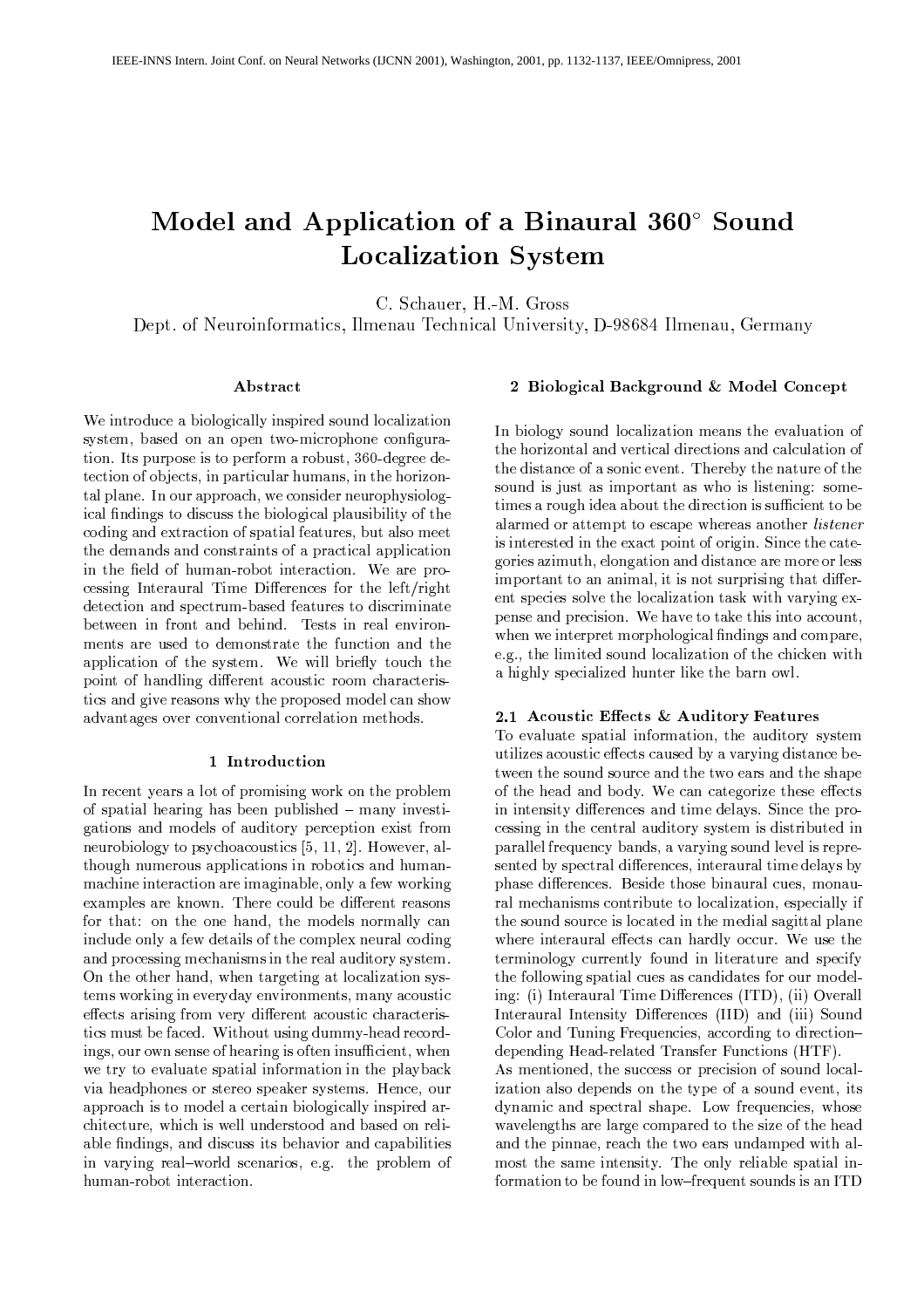(for humans up to  $0.65$ ms), if the sound is heard from the left or the right. The problem with ITD processing is, that it is limited to the lower frequency range. If the wavelength is shorter than the ear distance, the ITD representation by phase differences becomes ambiguous. According to a maximum ITD of 0.65ms this problem occurs above approximately 1.5 kHz.

Nevertheless, we can estimate the direction of those sounds because of another effect: the higher the frequency, the less the sound waves can bend around the head – IIDs arise and become the major spatial cue. In [1] a comprehensive study of sound localization based on different types of binaural and monaural information is presented, including findings about the localization blur: The achieved precision in the horizontal plane corresponds conspicuously to the relation of azimuth angle variation and ITDs.





# 2.2 Model Architecture

Although we are not able to simulate the tricky but advantageous merging of multiple spatial cues, we expect that already the analysis of ITDs will provide sufficient information to solve many localization tasks. Our assumption is based on the following ideas: (i) ITDs seem to be the most important cue to horizontal localization (except for front/behind discrimination) which we are interested in. (ii) ITD analysis provides a high azimuthal resolution and works best with onsets and lowfrequent or broadband sounds like the human voice. (iii) In contrast to the processing of IIDs, sound color and tuning frequencies, an ITD-based system requires no dummy-head technique. (iv) Especially for ITDprocessing we can account for numerous neurobiological findings.

Our work on real-world-capable ITD processing is similar to Lazzaro's neuromorphic auditory localization system [9], but follows a more pragmatic approach. In our simulations, we use digital algorithms for the preprocessing and coincidence detection within spike pat-

terns, as well as an uniform spike-response neuron in the other parts of the model. The motivation to use spikes is, that ITD calculation requires a timing that is more precise than the description of neural activities by firing-rates. The applied spike response neuron model is inspired by Gerstner's work [6] and takes up fundamental properties of biological cells: the spatial and temporal integration of stimuli via postsynaptic potentials (PSP) in the dendritic tree, the generation of an action potential when reaching a threshold, and the effect of diminished sensitivity during a period of refraction. An absolute refractory period and axonal delays are not modeled. To describe the impulse response of a synapse (PSP), we chose the so called  $\alpha$ -function  $f_{\alpha}(t) = \frac{t}{\tau}e^{1-\frac{t}{\tau}}$ , the after hyperpolarization (AHP) follows a simple exponential fading function. The combination of these potentials results in neural dynamics. which are more complex than that of leaky integrateand-fire models.

# 3 Components of the system

The ITD-processing system was extended by a simple in front/behind discrimination, so that we can describe the overall architecture by four stages:

Filtering and spike coding: The analog signals from two microphones are filtered by a cochlear model (allpole-gammatone filter) [13] and coded into spikes.

ITD calculation: For every frequency channel the spike patterns from left and right are cross-correlated. The time-code of binaural delay is transformed into a place code representing interaural phase differences.

Mapping and selection: The resulting pattern is projected onto a non-tonotopic representation of the azimuthal locations of sound sources. As the result of a winner-take-all process, only one direction is dominant in the final representation.

In front/behind discrimination: With the help of a special microphone configuration an estimation of interaural spectral differences determines the in front or behind orientation. A 360°-map is formed.

### 3.1 Filtering and spike coding

The frequency analysis in the cochlea as the basis for the tonotopic organization of the auditory pathways is realized by an all-pole gammatone (APG) filter cascade [13]. With respect to the broadband tuning in the auditory nuclei involved in ITD processing [5] we calculate 16 logarithmically arranged channels in the relevant frequency range from 100 Hz to 2.5 kHz from the digitized microphone signals. The output of the filter corresponds to the mechanical properties of the cochlear basilar membrane and must be transformed into a neu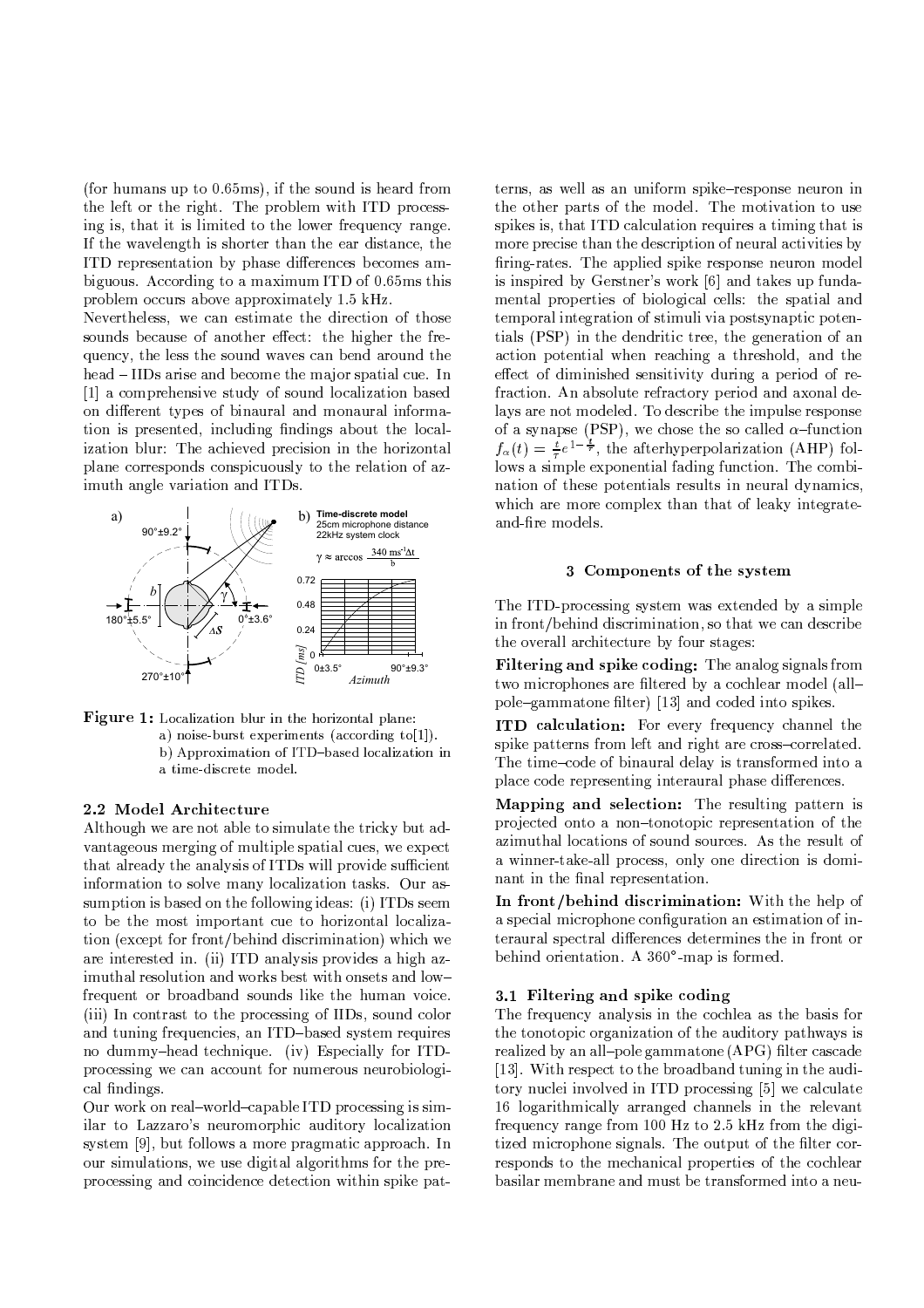ral response, the specific timing of spike trains in the auditory nerve. For this we use a receptor model, simulating the interaction of inner hair cells and ganglion cells  $\frac{1}{2}$ . Since their firing is connected to the movement cycles of the basilar membrane, the resulting spike pattern shows the effect of *phase locking* on the acoustic stimulus [12].

#### 3.2 Cross-Correlation

The majority of the known ITD-detectors is based on Jeffress' coincidence model [7], whose basic idea is the cross-correlation of corresponding frequency-bands in a highly specialized neural structure. The time-window, necessary for the correlation function, is realized by counterpropagating neural delay lines. This thesis written about 50 years ago is still up to date and corresponds to findings in the auditory brainstem: the evidence of binaural delay line-structures seem to be clearly connected to ITD-processing.



Figure 2: a) Dual delay-line structure in the brainstem of the barn owl [3]. b) Model of the coincidence mechanism. c) Asynchronous shifting is used to prevent the *missing* of *spikes* in the timediscrete delay-lines. This model is more similar to single delay line structures of mammals

According to Jeffress' coincidence model, the calculation of ITDs is realized by counterpropagating axonal delay lines. Coincidence cells, located at different positions along the axons, generate spikes if they receive a simultaneous stimulation from the left and the right hemispheres. Because of the different time delays, depending on the length of the propagating fibers, each cell becomes sensitive to a certain ITD. In this way, the temporal information of ITD is transformed into a place code, represented in the spatial distribution of the activity in a neural structure.

# 3.3 Mapping and selection

Even under advantageous conditions, e.g., an outdoor experiment with just one sound source, no noise or reverberation sound, the ITD representation is never a perfect single peak but contains local maxima in a flashy symmetrical arrangement. Since the coincidence detection is similar to the calculation of the crosscorrelation of periodical signals, its result is just as periodical. Therefore it is easy to associate the displacement of the local maxima to periodical components of the acoustic stimulus<sup>2</sup>. In the context of localization it is the feature of tonotopy to distinguish ITDs from ambiguous phase differences by a recombination of frequency bands. Phase differences are located at different positions in the ITD map depending on the characteristic frequencies. In a convergent projection from many frequency bands they produce a diffuse activation. The position of the detected ITD is independent of the tonotopic organization and gives rise to a less ambiguous feature (figure 3). The idea of a summation of the tonotopic response is strongly supported by findings in the Inferior Colliculus (IC) of the barn owl, where ambiguous activations of single high frequency bands of the central IC, but a definite response in the non-tonotopic extern IC could be observed [9].



Figure 3: The combination of the tonotopically distributed response of the coincidence detector in an one-dimensional IC-model enables a distingtion between ITD and phase differences (IPDs).

The one-dimensional response is often disarranged by interferences with other sources, echos, or ambiguities which could not be suppressed vet. To obtain reliable results, we need to simulate a focusing mechanism, that selects a dominant ITD. Our model uses a structure

<sup>&</sup>lt;sup>1</sup>The receptor model is similar to the spike response model with, the exception, that the output of the cochlear filter is used as a generator potential instead of PSPs at the dentrites.

<sup>&</sup>lt;sup>2</sup>In simulations one actually has to face two kinds of periodical inputs: (i) the characteristic frequency and (ii) the maximum spike frequency of the receptor cells. Because a delay line of the coincidence detector is activated by just one neuron, the response of the coincidence cells codes also the periodicity within spike bursts from the receptors. In contrast to biology, this yields additional local maxima in the ITD map.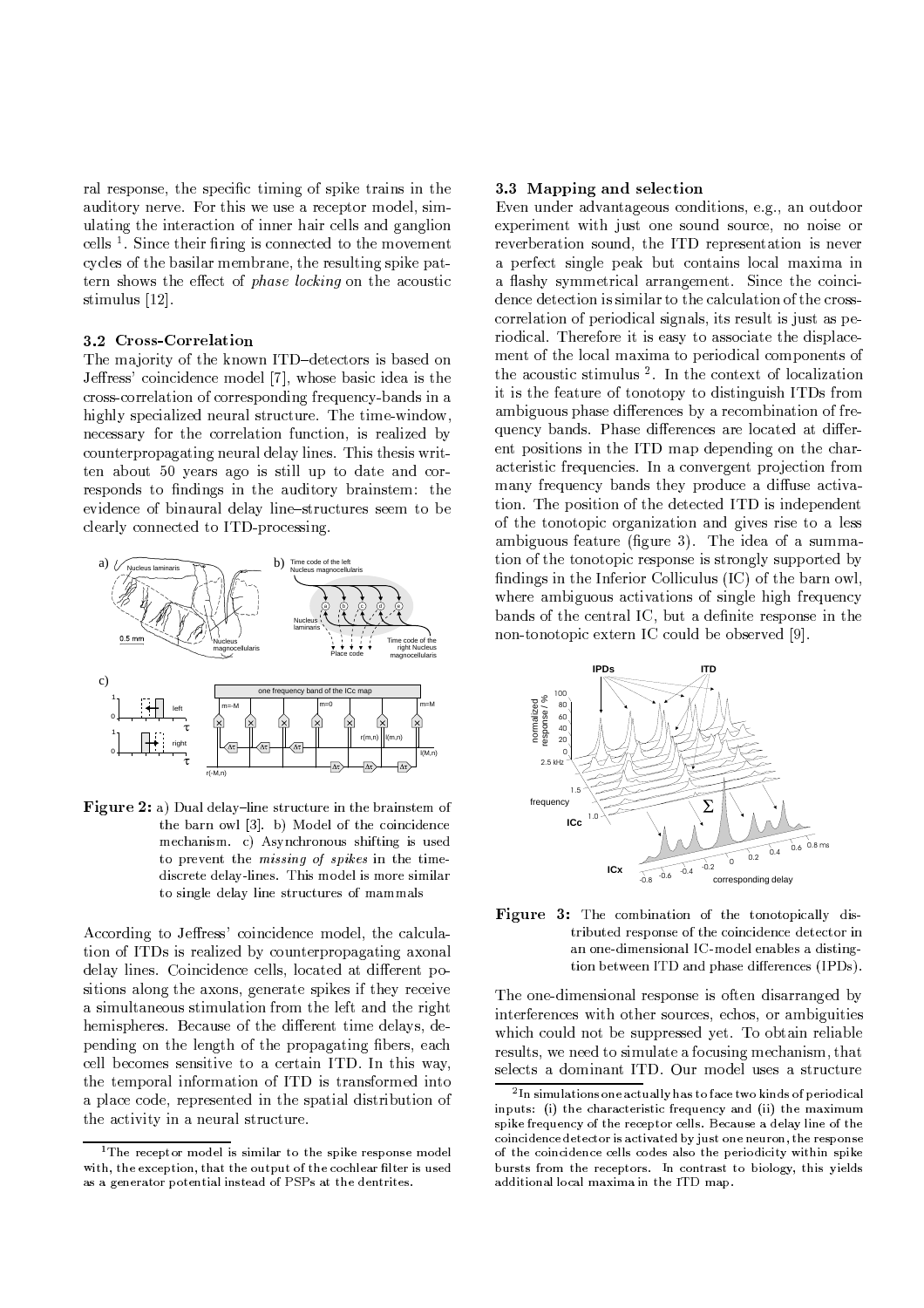containing lateral and self excitation and an interneuron which integrates the instantaneous activity of the net and generates recurrent inhibition to all cells. In the resulting winner-take-all (WTA) process only a single region of dominant feature representation can maintain activity [8]. For the application to dynamic acoustic scenes, the network is capable of moving the focus of attention to moving or new sound sources.



Figure 4: Left: Structure of the WTA network. Right: Result of the selection process.

# 3.4 In Front or Behind

We believe the description of the ITD-processing of our model to be plausible and conclusive. However, at this point, we usually had to face one quite unpleasing question: What's the use of this expensive, biologically inspired ITD-model, if we cannot solve the very simple but important problem: Is what I hear right in front or behind me? As mentioned, this task requires the processing of HTFs, including cues in the monaural spectrum, which is perhaps the most complicated part of spatial hearing. Although multi-cue approaches are becoming more and more relevant for artificial hearing systems [14], no concrete applications are known. Especially if no dummy-head recordings are available, the standard solution is to calculate multiple time-delays in larger microphone arrays.

But, do we really have to model HTF-analysis to achieve a horizontal 360°-localization? The precision of the pure ITD-system is already in the range of the general human capabilities in spatial hearing. The only thing missing is simply to discriminate between front and behind. But what means simply - we would need to know the unaltered sound without head-related transfer as a reference, expert knowledge about our very own HTFs and tuning frequencies or the memory of how typical acoustic events sound in front or behind us. Since we are not able to model this amazing capability, we state the question in a slightly different way: Is it possible to generate a reference signal with a sound color typical for the opposite direction, that means the biologically little plausible idea to have one ear directed forward and the other one backward. By comparing the left and right spectrum of such a stereo-signal we could answer the front/behind question - without knowledge about the sound, memory of a reference sound and

even without detailed HTF-analysis. If we utilize the acoustic bending effect, that is limited to low frequencies and build a frequency-dependent directional microphone characteristic, we can specify that the more light sound color belongs to the microphone pointing forward, the more hollow sound comes from the backward microphone.



Figure 5: Simple microphone configuration for the spectrum-based front/behind discrimination

We decided to use little tubes, like artificial ear channels, in a configuration shown in figure 5. To compare the sound color of the binaural signals we determine the actual spectrum in the left and right channel, e.g. by a short-term FFT in time windows of n samples. For each FFT-vector  $[f_1 \dots f_n]$  we calculate a value  $C = \frac{1}{n} \sum_{i=1}^{n} i \cdot f_i$ , the *center of mass* of the spectral shape. It is level-independent and does not correspond to a real frequency in the signal, but, a simple difference of the left and the right C-value is realizing the comparison of the spectral shapes:  $C_{left} < C_{right} \leftrightarrow$ *infront*;  $C_{left} > C_{right} \leftrightarrow behind$ . If the values are very similar, a front/behind discrimination is not necessary, because the source is about 90° left or right and the ITD-calculation alone is providing a definite result. The short-term spectral comparison can be unstable due to window effects of the FFT-calculation. By using samples up to 250 or 500ms long, we can prevent this but the disadvantage is a delayed response of the whole system.

#### 4 Simulations and results

# 4.1 Offline simulation

Firstly, the localization system was tested offline with data recorded in an open environment including background noise but only little echo effects. Narrow and broadband sounds, including numerous speech signals, were recorded by 2 microphones (omni-directional characteristic, base distance  $b=0.25$  m).

The localization of single sources was comparatively simple and robust – the directions of all tested broadband sounds were determined correctly <sup>3</sup>. Figure 6

 $3A$  successful localization means the emergence of an unequivocal winner-neuron in the WTA-layer at the theoretically cor-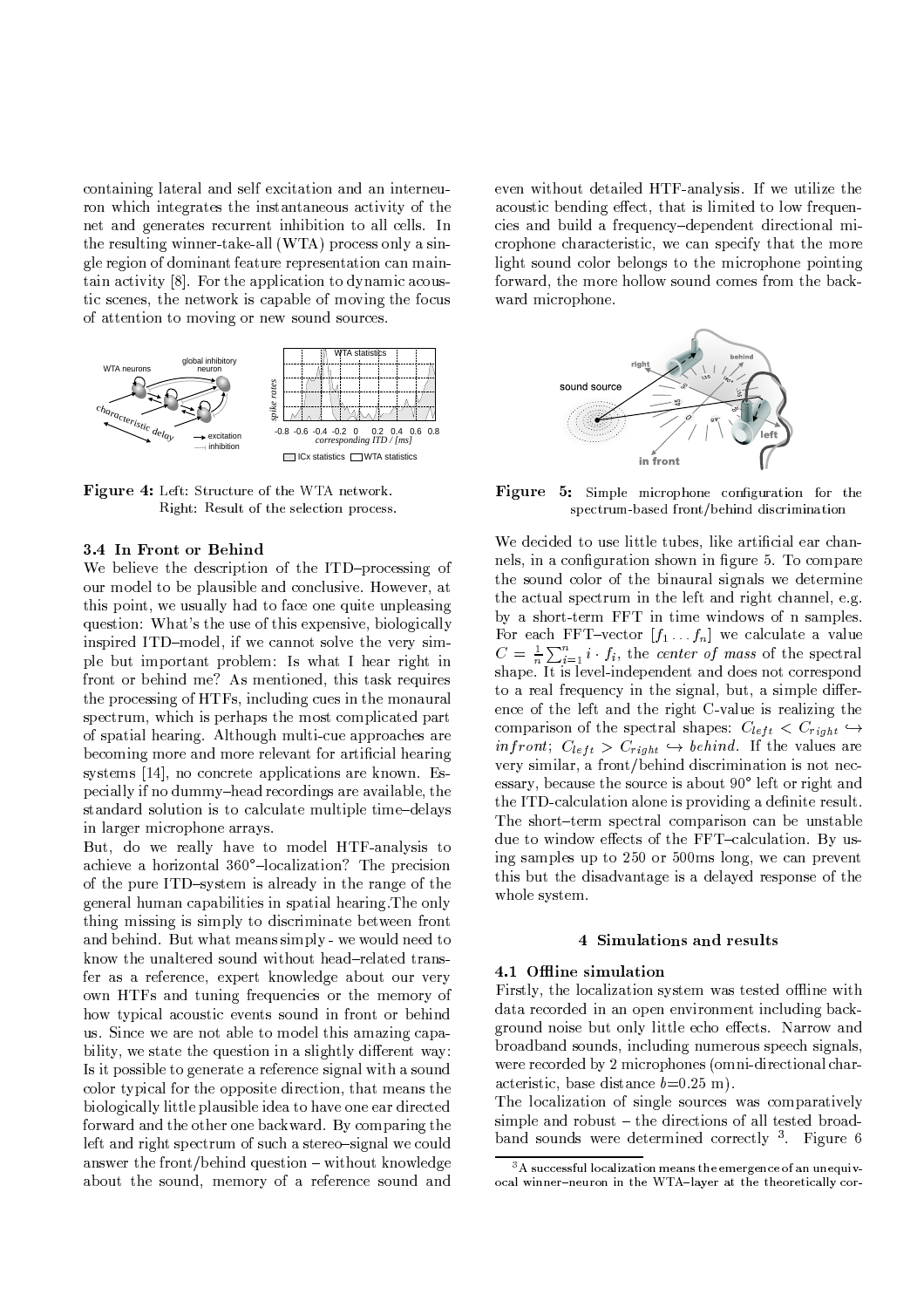illustrates the dynamical focusing on a moving source,  $\epsilon$  emitting pink noise. While the coincidence pattern displays a diffuse activation and disturbances, the capability of the WTA network to detect a dominant ITD leads to a clear feature representation. The focus is stably locked to the correct direction, even if the sound source is moving, which is an important feature of the strong WTA dynamics (figure  $6$ ).



ì8ÂY×WÁAw<Ü -N 6 . T .! #i@/ N34!7G,\$#0 8 3K\$!7 %K!
,\$ =-F," # #N
@!! FA>\G#"%!5T-  $\qquad \qquad$  ( .35)  $\qquad \qquad$  .35  $\qquad \qquad$  .35  $\qquad \qquad$  .35  $\qquad \qquad$  .35  $\qquad \qquad$  .35  $\qquad \qquad$  .35  $\qquad \qquad$  .35  $\qquad \qquad$  .35  $\qquad \qquad$  .35  $\qquad \qquad$  .35  $\qquad \qquad$  .35  $\qquad \qquad$  .35  $\qquad \qquad$  .35  $\qquad \qquad$  .35  $\qquad \qquad$  .35  $\qquad \qquad$  .

If multiple sources are present in the acoustical scene, the requirements to the localization system change considerably. Because of interferences between periodical sound components, the dominance of a certain source has to be caused by its intensity or broader spectral constitution. The experiment shown in figure 7 demonstrates, how the focus of attention is shifted from a narrowband sound toward a voice stimulus.



ì8ÂY×WÁAw<Ü - # #R
@ H
 ! &! \$0 " #"6N,\$#!6  $\mathcal{A} = \{ \mathcal{A} \in \mathcal{A} \mid \mathcal{A} \in \mathcal{A} \}$  . The set of the set of the set of the set of the set of the set of the set of the set of the set of the set of the set of the set of the set of the set of the set of the set of

# - çÔ EU¾ÖY¾Ü-uIÂeEÁ¶ÖfxvqÂY¿¾

Because the synchronous simulation is still not realtime capable and acoustic problems occur in smaller rooms, we use only a short block of samples from the signal's onset for online processing. The simulation is fast enough to trigger a turn-reflex of the active-vision

head of a robot and showed robust results on handclaps and similar signals. In large rooms even human speech can be localized reliably.

Several experiments were run in a shopping center with only little reverberations but a high background noise and in an empty, relatively echoic lecture hall. We noticed that the WTA process is able to focus on a sound source in about  $10ms$  – often unaffected by the first echos reaching the microphones. For most broadband signals, this time is longer than the arrival of a first wavefront, which has been considered as the longest part of reverberate signals we can localize. But only if a voiced sound hits the resonance frequency of a small room (in our recordings resonances build up after  $30\text{ms}$ ) or later), the focus of the WTA layer may be shifted to an apparently random position of an interference. This way we can model major aspects of the precedence ef $fect$  – the dominance of the original sound event over its echos.

The successful processing of voiced, reverbereated sounds demonstrates the superiority of the proposed model over conventional correlation methods. The result of a simple cross-correlation of more or less sinusoidal signals is a sine itself, that means ambiguous with a smooth, hard to derive maximum. The maximum search in a mean response strongly depends on the size and position of the applied time window. Our model, too, suffers partly from the periodicity of sinecomponents of a sound but benefits from some special properties: (i) The spike-pattern mainly codes temporal information like phasing - amplitude is coded indirectly by the spike rate - the effect is a sharp peak as the result of the coincidence detection instead of a smooth sine-response. (ii) The broadband response of the cochlea filter together with the tonotopically distributed processing and the recombination of frequency bands effectively prevents ambiguous responses. (iii) Because competing sound sources, noise or the disturbance by interferences need energy and time to shift the focus in the WTA-layer, the system shows a hystere $s$ is property and thus prefers the signals onsets. Based on these qualities the system integrates mechanisms of onset, transient, and ongoing sound processing, and realizes the localization beyond the first wavefront. Due to the hysteresis of the WTA-layer, we become adaptive to the overall loudness and sensitive to onsets or sudden changes. In practice, we gain the advantage of achieving the correct result without having to determine the exact time of onsets and echos.

#### - <sup>ç</sup> <sup>d</sup> <sup>Õ</sup>ÁAÂfÖ´ÀZ¾׬x <sup>d</sup> l
&exÞ¿f LA¿ow<Â^¿¾vqxÖAx¾×WÖYÜu

No matter how precise and reliable the ITD-based localization might determine angles from -90 $^{\circ}$  to +90 $^{\circ}$ , a universal application, e.g. on a mobile robot, would fail

rect position. Corresponding to the inaccuracy of the anglemeasurement and the localization blur, also adjacent cells are 9"=L&E>DB&5"6>5"B<8=q
5H9:=686>5"9:< NDL&L&5:68E:Z